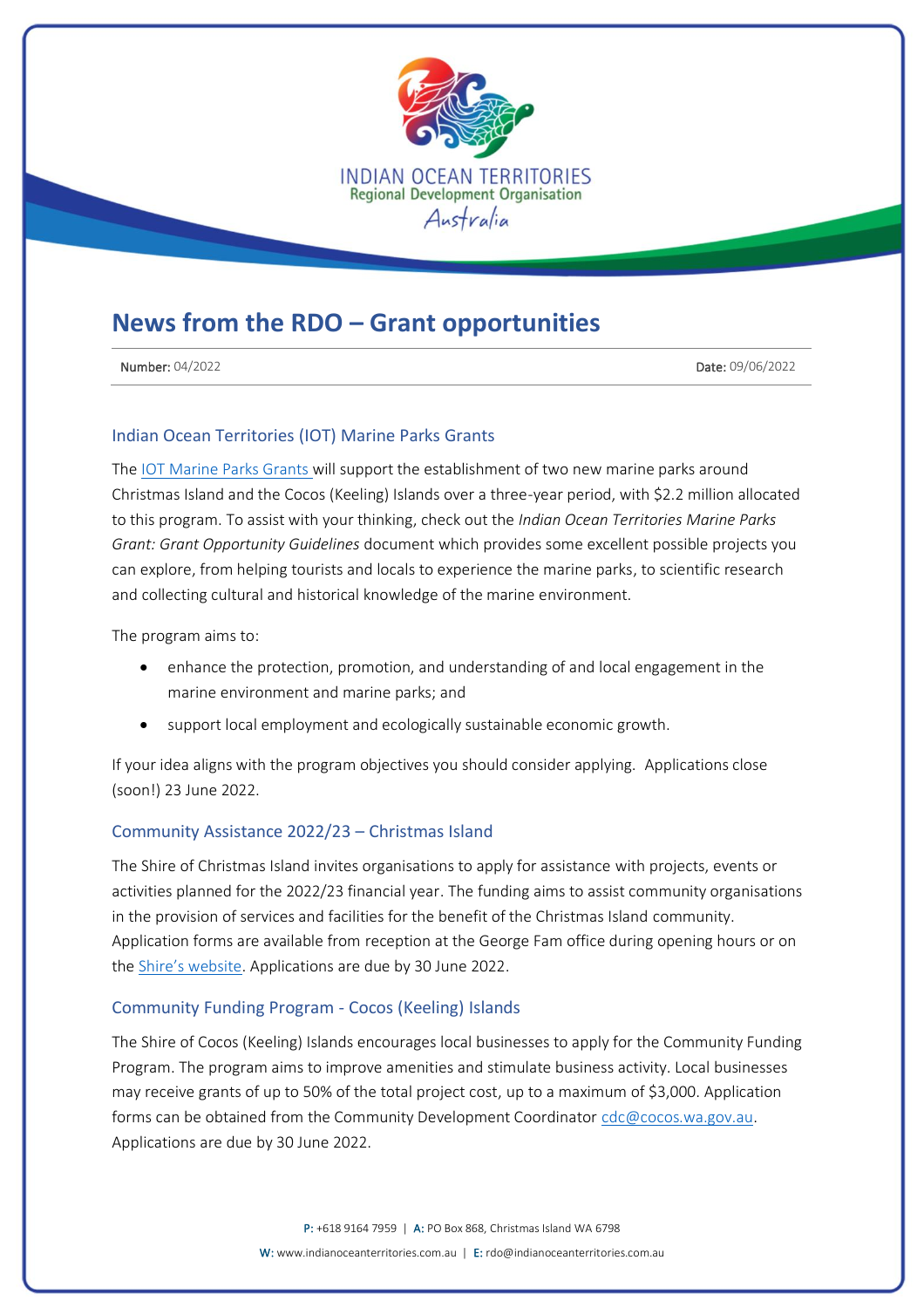

# Women's Leadership Development Scholarships

[Women & Leadership Australia](https://www.wla.edu.au/grantsedm.html) deliver leadership programs that combine applied learning with the latest in leadership theory and practice. Women & Leadership Australia programs are designed for women of all levels of leadership experience working across various industries in Australia. Women & Leadership Australia are offering Development Scholarships of up to \$5,000 per person. Applications close 10 June 2022.

# Rural and Regional Enterprise Scholarships Program

The [Rural and Regional Enterprise Scholarships program](https://www.dese.gov.au/rres) aims to improve access, educational opportunities and attainment for regional and remote Australians by supporting undergraduate, postgraduate, and vocational education and training students. The scholarship provides up to \$18,000 to students undertaking study at the Certificate IV to PhD level. A further \$500 is available for students who undertake a relevant internship. Students from the IOT commencing study in 2022 are eligible to apply. Applications are open until the 1,000 places available are fully allocated.

## Strengthening Rural Communities – Rebuilding Regional Communities Program

The Foundation for Rural Regional Renewal has announced a new round of grant funding for the [Strengthening Rural Communities](https://frrr.org.au/funding/place/src-rebuilding-regional-communities/) – Rebuilding Regional Communities. Grants are available for a broad range of community-led initiatives that assist communities to recover from and adapt to the impacts of the COVID-19 pandemic. Funding is provided to support community-led initiatives that:

- enhance the process of recovery from the COVID pandemic for remote, rural and regional communities;
- reduce social isolation and foster stronger, more resilient remote, rural and regional communities; and/or
- sustain local, regional, rural and remote organisations and their work.

Applications for the current round close 30 August 2022.

## Saluting their Service Commemorative Grants Program

The [Saluting their Service Commemorative Grants Program](https://www.communitygrants.gov.au/grants/2021-6131) is designed to:

- preserve Australia's wartime heritage;
- involve people around the country in a wide range of projects and activities that highlight the service and sacrifice of Australia's service personnel in wars, conflicts and peace operations; and